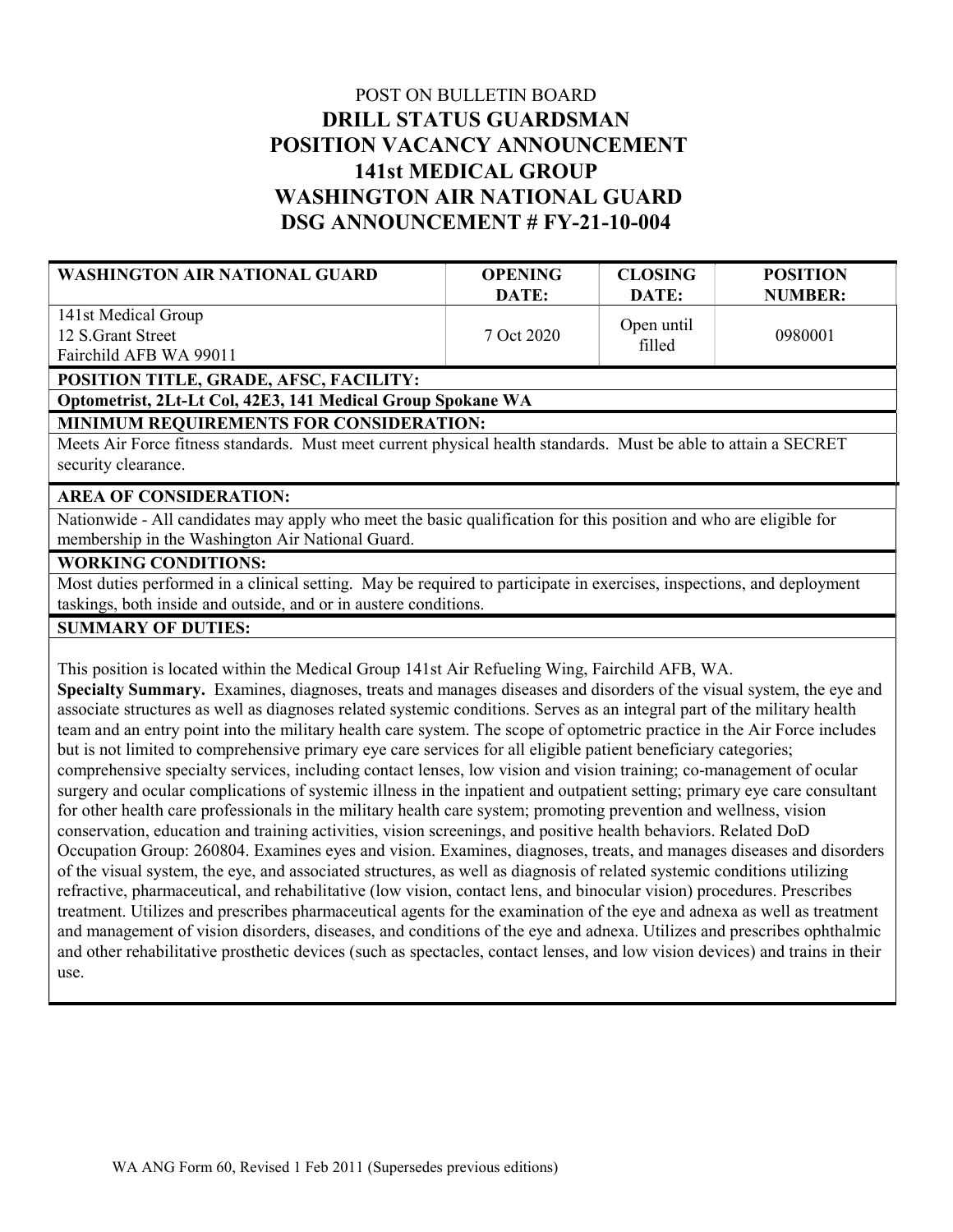#### DUTIES AND RESPONSIBILITIES:

- Examines eyes and vision. Examines, diagnoses, treats, and manages diseases and disorders of the visual system, the eye, and associated structures, as well as diagnosis of related systemic conditions utilizing refractive, pharmaceutical, and rehabilitative (low vision, contact lens, and binocular vision) procedures.

- Prescribes treatment. Utilizes and prescribes pharmaceutical agents for the examination of the eye and adnexa as well as treatment and management of vision disorders, diseases, and conditions of the eye and adnexa. Utilizes and prescribes ophthalmic and other rehabilitative prosthetic devices (such as spectacles, contact lenses, and low vision devices) and trains in their use.

- Orders studies. Orders diagnostic laboratory studies (such as preparation of specimens for cultures, sensitivity testing, smear and histological analysis, chemistry, hematology, coagulation, serology and immunology, nuclear medicine, and urinalysis); orders diagnostic imaging studies (such as ultrasound of the eye, head, neck, heart; ocular fluorescein and indocyanine green angiography; and radiology of the eye, orbit, head, neck, chest including X-ray, computed tomography, magnetic resonance imaging, magnetic resonance angiography with and without contrast).

- Consults with attending physicians and other health care providers. When requested, augments the care of patients and provides referral to appropriate health care providers of patients with medical, surgical, psychiatric, and rehabilitative conditions.

- Performs clinical procedures. Provides refractive status determination; binocular vision status determination; ocular and adnexal health evaluation; external, anterior segment and fundus photography with interpretation; visual field measurement and interpretation, ocular electrodiagnostic measurement with interpretation; ocular diagnostic imaging (optical coherence tomography, scanning laser polarimetry, retinal thickness analyzer, ultrasonographic and laser) with interpretation; ocular angiographic photography with interpretation; epilation of lashes; expression of adnexal glands; examination, testing, dilation and irrigation of the lacrimal apparatus; insertion of temporary and permanent punctual plugs; removal of non-perforating foreign bodies from the eye and adnexa.

- Conducts research. Plans and conducts research in areas of clinical optometry and physiological optics, such as physical standards, protective and corrective eyewear, examining methods and techniques, and perceptual problems associated with aeronautics and space flight.

- Manages optometry activities. Directs, supervises, and reviews performance of optometrists and ophthalmic technicians with emphasis on meeting the Air Force Medical Service (AFMS) business plan goals while providing quality care in alignment with the clinical guidelines of the American Optometric Association. Monitors day-to-day clinical and administrative activities to determine compliance with procedures governing optometric activities. Instructs ophthalmic technicians in local operational procedures and in use and maintenance of ophthalmic instruments. Develops, implements, and conducts process improvement initiatives, collects and analyzes eye and vision treatment outcome data, and develops research program documents, evaluations, procedures, operating instructions, and policies. Reports optometric activities to appropriate squadron commander IAW AFI 48-101, Aerospace Medicine Enterprise, and facilitates clinical readiness for various inspections.

- Manages and directs occupational vision programs. Plans, supervises, and participates in vision conservation and eye protection programs according to AFI 41-210, Tricare Operations and Patient Administration Functions and AFJI 44- 117, Ophthalmic Services. Works with the base safety office, public health and flight medicine personnel to identify eye hazardous areas and occupations, and supervises visual screening of personnel in such areas. Arranges for professional services, procurement, and dispensing of gas mask inserts, ballistic protective eyewear inserts and safety eye wear for military personnel and civilian employees of the Department of Defense.

- Manages and directs aerospace and operational vision programs. Manages and directs the Aircrew Soft Contact Lens Program and the Corneal Refractive Surgery Program, in coordination with the Flight Surgeons Office IAW AFI 48- 123, Medical Examinations and Standards. Supports the Flight and Operational Medicine Clinic and the Medical Standards Management Element with flying class and special operations physicals, aeromedical waivers for vision and ocular conditions, and other vision services.